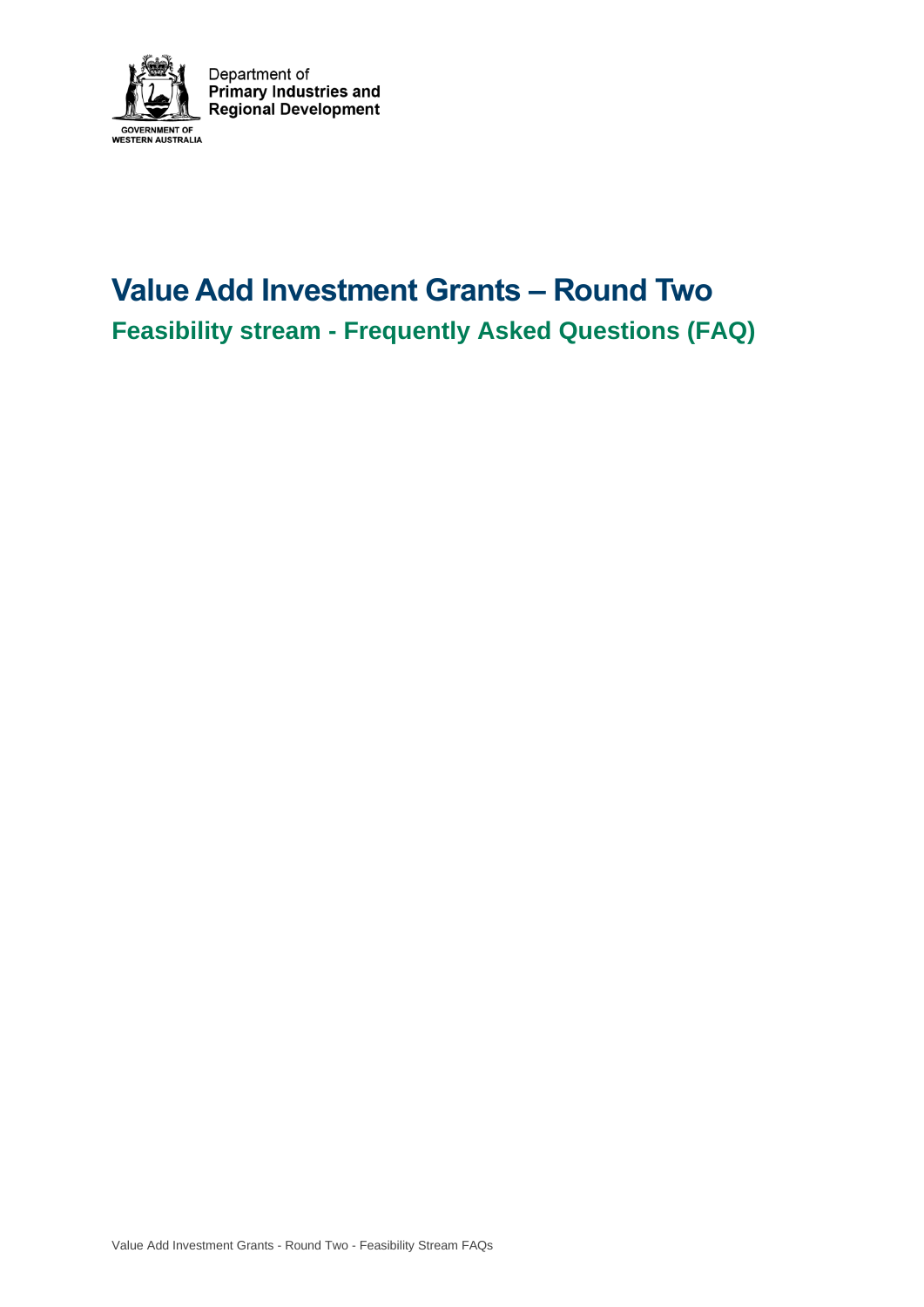# **Contents**

| 3 <sup>7</sup> |  |
|----------------|--|
|                |  |
|                |  |
|                |  |
|                |  |
|                |  |
|                |  |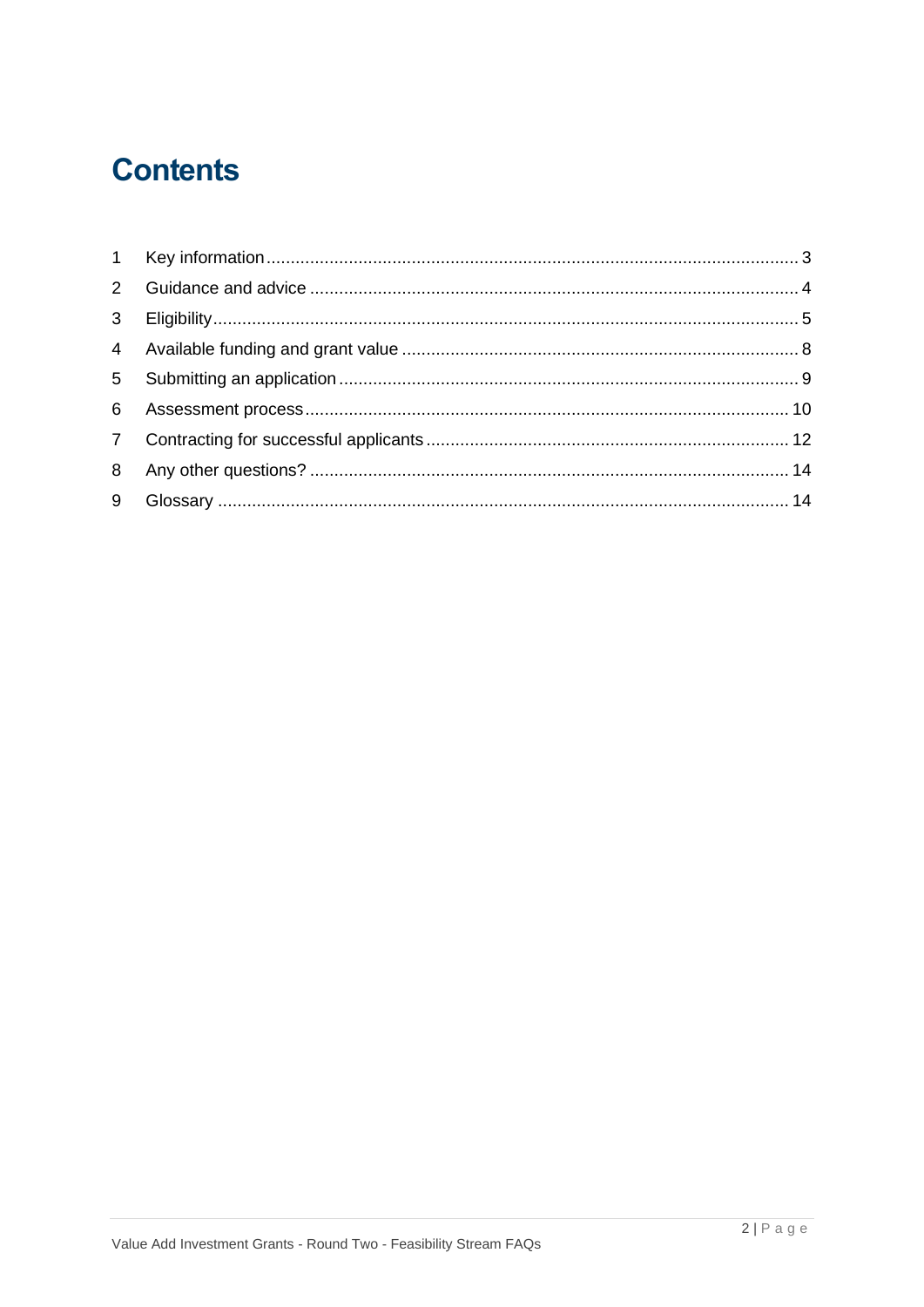## **Frequently Asked Questions**

These Frequently Asked Questions apply to the Feasibility stream of Round Two of the Value Add Investment Grants (VAIG). Applicants should read this document in conjunction with the **Guidelines for Applicants – Feasibility stream** prior to submission.

## <span id="page-2-0"></span>**1 Key information**

#### **1.1 About the Feasibility stream**

The Feasibility stream will provide funds to eligible applicants for the planning of future capital investment projects. Projects must align to the stated objectives of the VAIG and be ready to commence the project planning and business case phase from July 2022.

#### This stream will open for applications on **Wednesday 27 April 2022 at 9:00AM (AWST)**

The closing date for applications is **Wednesday 8 June 2022 at 5:00PM (AWST)**

#### **1.2 Is this my only opportunity to access funding in this round?**

No. This stream will operate as a rolling fund with an assessment panel meeting up to three times a year allowing up to three funding opportunities each financial year (Up to \$0.5million per annum).

The funding has been allocated for two years across FY23 and FY24. The second and third rounds each year are subject to level of demand from quality projects in the first round.

**NB:** *The Value Add Investment Grants are funded by the Food & Beverage Fund withs funding confirmed until 30th June 2024. At this stage, there is no guaranteed funding for future grant rounds.*

#### **1.3 What are the key dates?**

| <b>Feasibility Stream</b>               | <b>Q1 Round</b> | Q3 Round          |
|-----------------------------------------|-----------------|-------------------|
| Applications open (6 weeks to apply)    | 27 Apr 2022     | 09 Sep 2022       |
| <b>Applications close</b>               | 08 Jun 2022     | 21 Oct 2022       |
| Assessment complete (4 weeks to assess) | 06 Jul 2022     | 23 Nov 2022       |
| Approvals complete (4 weeks to approve) | 03 Aug 2022     | Late Dec 2022     |
| <b>Projects commence</b>                | Mid-August 2022 | <b>Early 2023</b> |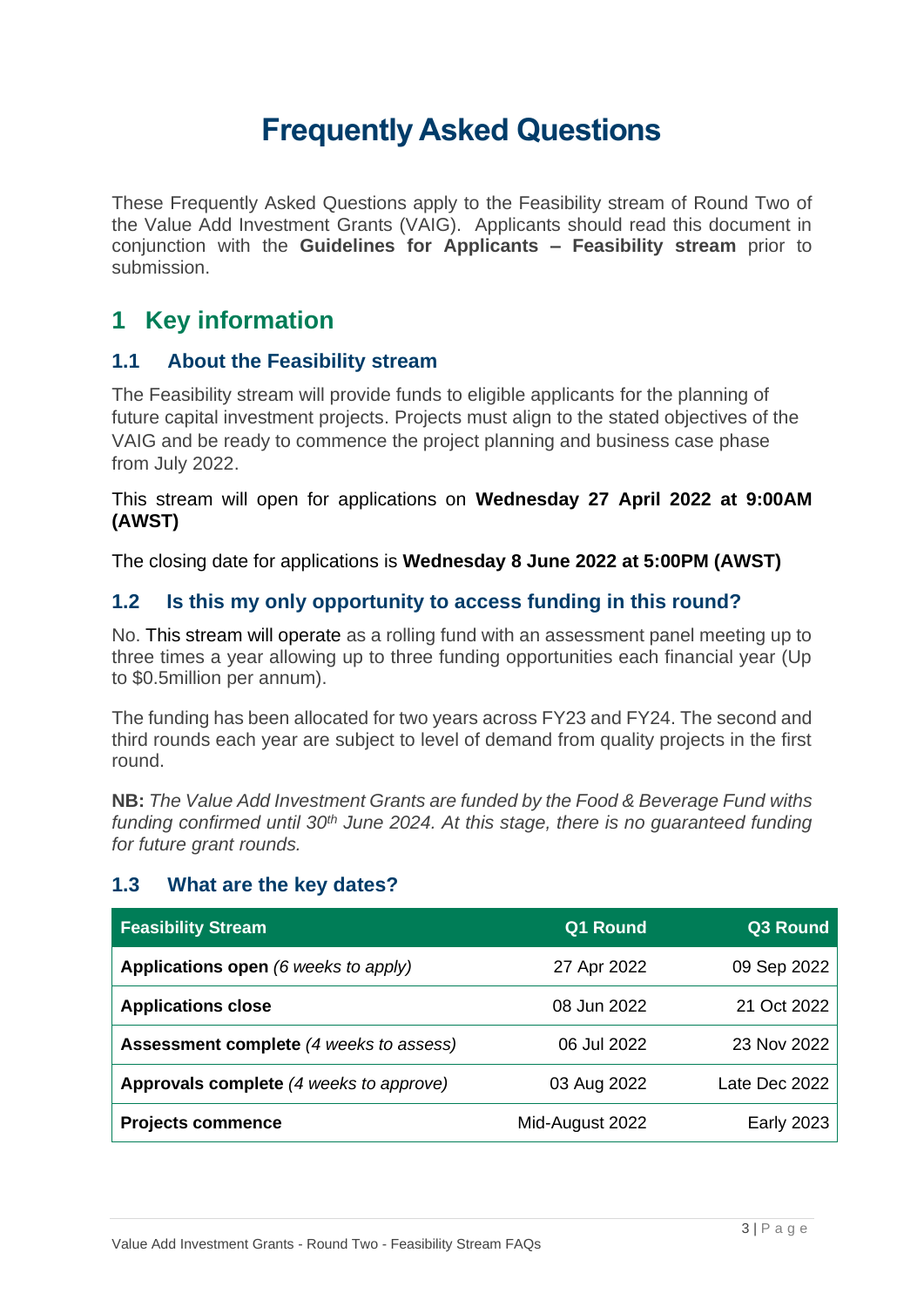#### **1.4 When do funded projects have to start and finish by?**

Projects funded in the first round must commence no earlier than August 2022. It is anticipated that **Feasibility stream** projects can be completed within nine months of executing a funding agreement (which will include agreed milestones and project deliverables) with the State.

## <span id="page-3-0"></span>**2 Guidance and advice**

#### **2.1 How many projects will get funded?**

The number of projects funded is determined by the available budget and the number of quality applications received. We reserve the right not to fully allocate the budget.

As a guide, the budget allows between 5 and 16 projects to be funded.

#### **2.2 What can I do to improve my chances of success?**

All eligible applications are assessed individually and then collectively on their merits by an independent three-person panel against the published assessment criteria. The financial viability of applicants and any potential risk factors are also taken into consideration. You should consider the following prior to submitting your application.

- 1. Do you meet the eligibility criteria? This includes being able to prove that you have the financial resources to meet your cash contribution. Historically, around 25% - 30% of applications fail at this stage.
- 2. How strongly does your project support the stated objectives of the program?
- 3. How compelling is your case for the State Government to contribute funding to your project?
- 4. How much work has been undertaken to date to plan for your project? What evidence can you provide to support this? How will the funding support your final investment decision?
- 5. How feasible is your project? Have you allocated sufficient financial and human resources to deliver it? Is there evidence that the plan and timeframes are achievable? Are the costs supported by supplier quotes to indicate the costings realistic?
- 6. How compelling are the benefits to your organisation, the local economy and the broader State's economy?

If you are uncertain about the eligibility of your proposed project or wish to discuss or clarify any part of your application, our team is available to answer queries. Please email us on at aftprograms@dpird.wa.gov.au or call (08) 9368 3853.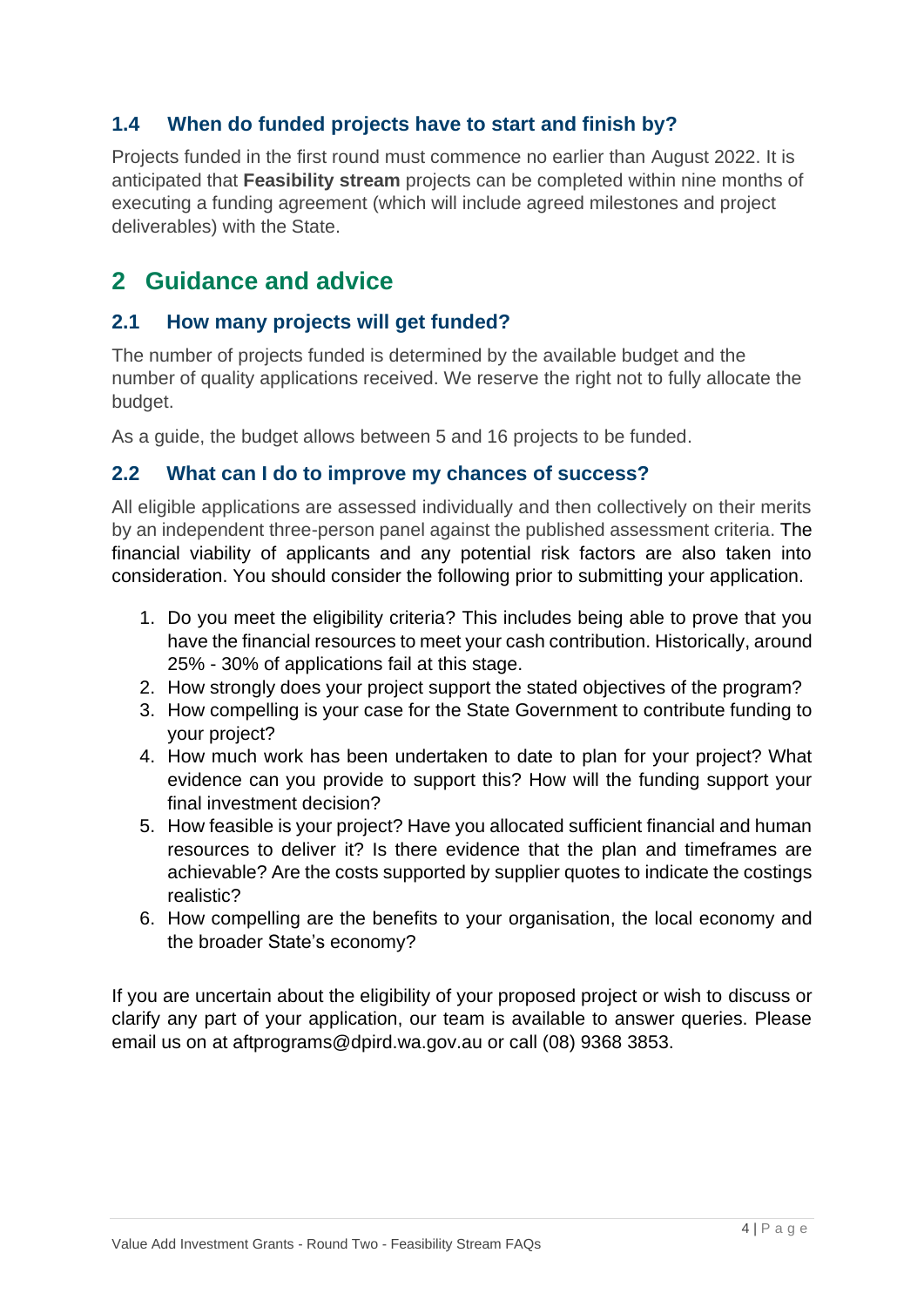## <span id="page-4-0"></span>**3 Eligibility**

#### **3.1 My project will be located in the Perth metropolitan area, am I eligible to apply?**

Yes. This is a state-wide program supporting eligible projects located across Western Australia including the Perth metropolitan area.

#### **3.2 Which business or industry sectors are eligible to be considered for funding?**

Value Add Investment Grants are being targeted at eligible food and beverage manufacturers or businesses undertaking post-harvest, value-add processing of primary production. Eligible projects are those that involve investment in the diversification or expansion of operations in WA or that relate to relocating or setting up new operations in WA.

Examples of previously funded businesses and projects include:

- Wide Open Agriculture Site feasibility of oat milk processing facility in regional WA
- Willie Creek Pearl Farm Pty Ltd Feasibility study of additional forms of valueadding
- Ord River District Cooperative Limited 'De-risking the Ord Cotton Gin' an industry-led project
- Good Earth Dairy Feasibility of high capacity dairy for the production and processing of premium quality camel milk and milk based products.
- Yarrie Station Feasibility study for the design, construction and operation of a mobile abattoir and processing facility.

#### **3.3 What activities will be funded?**

Feasibility funding assistance may be available for new investments or bringing forward planned investment projects in existing businesses that involve:

- Technical consultants
- Professional services including, accounting, tax, legal and other services
- Property related services including architect, planners, designers and valuers
- Product or market analysts and advisors
- Specialist reports and data services as may be applicable
- Other advisors or relevant service providers
- Obtaining regulatory approvals
- Obtaining licences necessary to grow operations.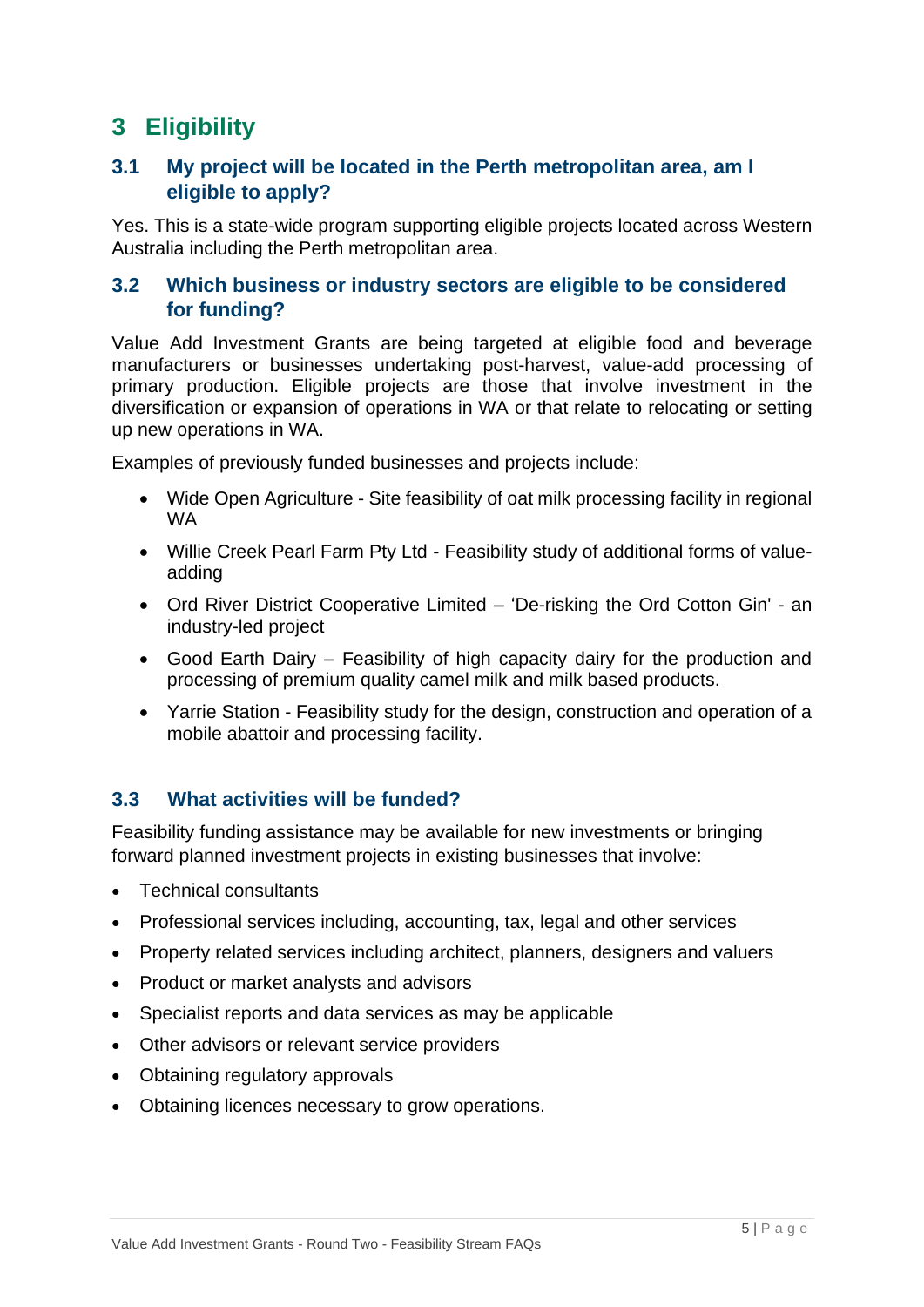#### **3.4 What types of activities are NOT eligible for funding?**

Grant funding cannot generally be used for the following:

- Costs incurred prior to the project commencement date in the agreement. NB: Feasibility funding is targeted at projects commencing no earlier than 1 July 2022.
- Projects relating to "on-farm" primary production activities. The intent is to support post-production value adding to primary production
- Projects located outside of WA
- Costs incurred in the preparation of a grant application
- Hospitality, entertainment, the provision of alcohol and gratuities
- Marketing and market development activities
- Subsidy of general ongoing administration of an organisation such as utility charges, rent, salaries
- Honorariums, scholarships, study tours, fact-finding missions
- Travel expenses
- Purchase of land or buildings
- Agricultural primary production and farm infrastructure
- Data purchase or database access
- Legal fees
- Protecting or patenting intellectual property
- Relocation of employees, employee salaries
- Repair or connection to infrastructure or major equipment that could be considered part of normal business or ongoing operations
- A research and development project involving an experiment or a trial with an unknown outcome.

#### **3.5 What is primary production?**

For the purposes of this grant, our definition of primary production is based on the Australian Tax Office's definition of primary production activities. A primary producer is an individual, partnership, trust or company operating a primary production business if they undertake:

- plant or animal cultivation (or both)
- fishing or pearling (or both)
- tree farming or felling (or both)

<https://www.ato.gov.au/business/primary-producers/primary-production-activities/>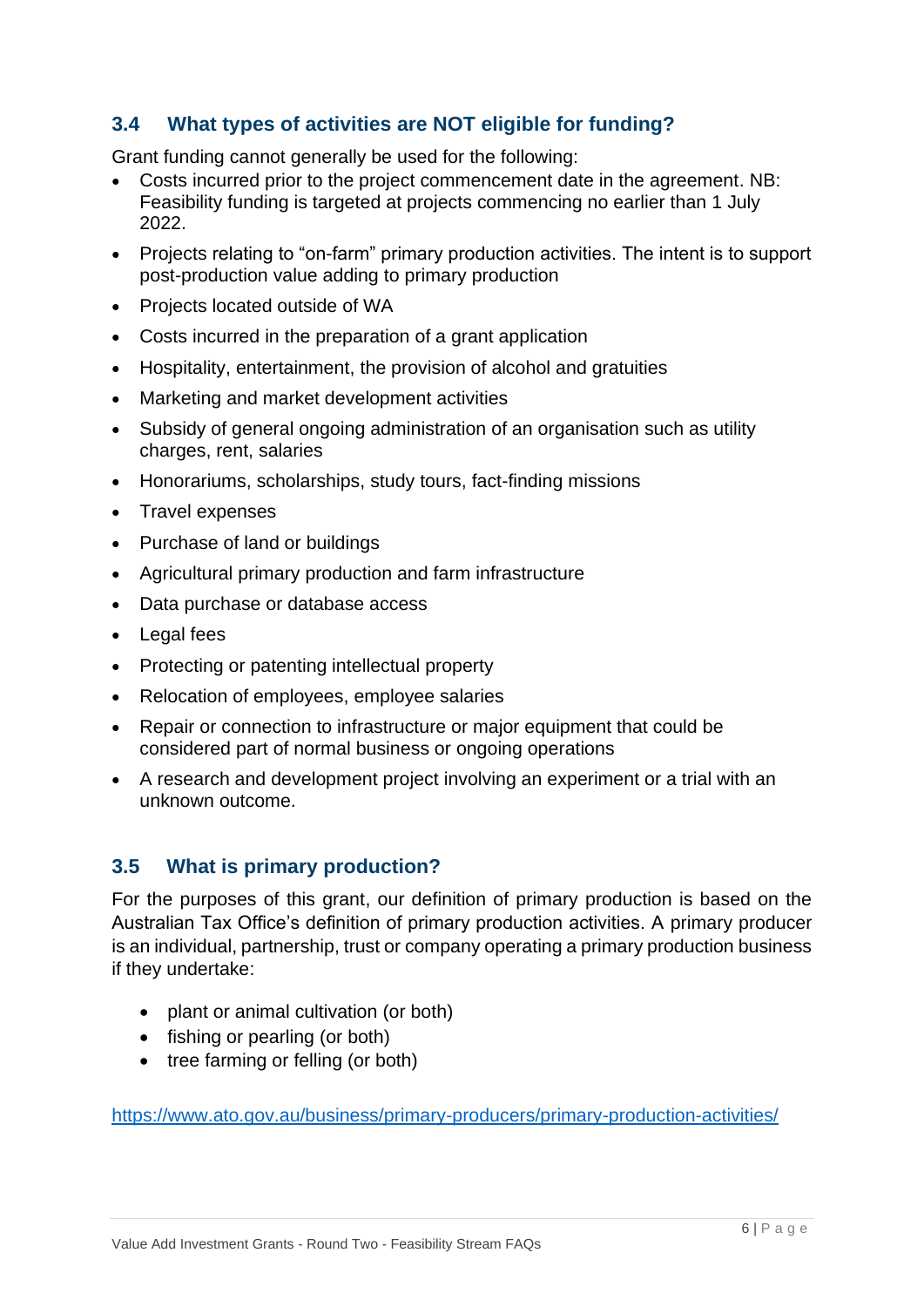#### **3.6 My business does not produce a food or beverage product.**

If your project relates to post-harvest, value adding of primary production then it may be eligible. Examples of eligible non-food or beverage products include, but are not limited to, stock feed, industrial hemp or medicinal cannabis oils, biomass to produce biofuels or starch-based polymers.

#### **3.7 My project relates to on-farm or primary production activity that will add value to my produce or business.**

The program will not fund projects for "on-farm" primary production activities. The intent is to support investments relating to post-production/harvest value adding of primary production.

#### **3.8 My business has operated for less than two years.**

The intent of this program is to support established businesses with high-growth potential. Only revenue-generating businesses with a strong balance sheet that have been operating for a minimum of two years can apply. Financial viability of the applicant is core to the assessment process. This provides the State a level of assurance that the business entity has an established, suitable business model, the financial resources and personnel to effectively manage the grant funds and deliver the intended project outcomes in a profitable business.

A group of businesses that aim to establish a value adding operation can also apply as long as the lead applicant (who applies on behalf of the group) has been in the agribusiness sector for more than two years.

Established businesses launching new operations may also apply, but evidence is required on the track record of the parent business and/or the commitment of investments.

#### **3.9 My business doesn't have an ABN or ACN. Can I apply?**

No. Only businesses registered and operating in, or relocating operations to, Western Australia that have an ABN or ACN can apply.

#### **3.10 Can I apply if I have already received a government grant?**

Possibly. If the grant you have already received relates to the services or project you are requesting funding for under the program (or other DPIRD grant), then you will not be eligible to apply.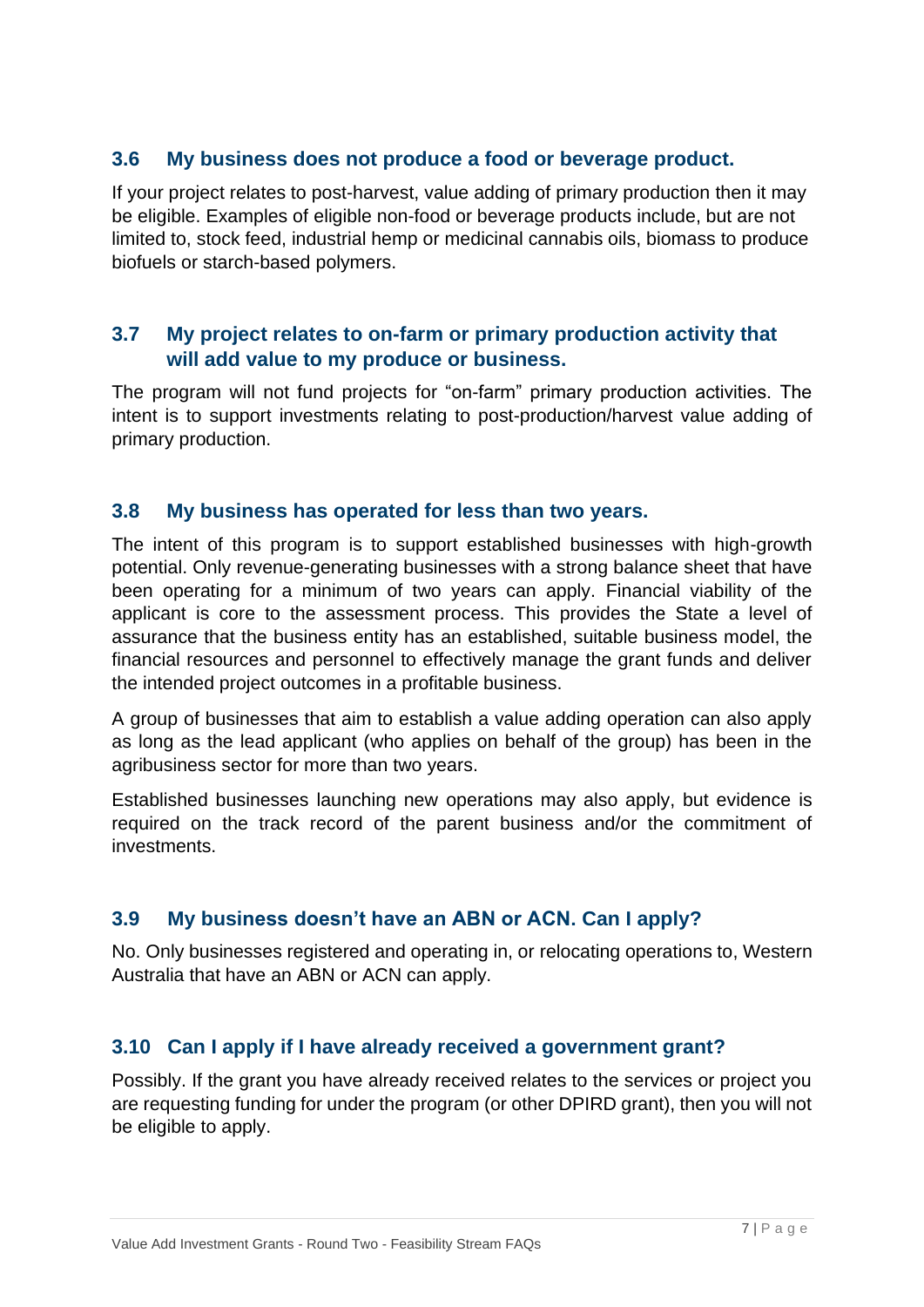However, if the grant you have received relates to a different project/aspect of your business then you may still be eligible to apply. You should contact DPIRD before applying.

If you have previously received grant funding from the DPIRD, your performance in relation to the monitoring, evaluation and reporting of that grant will be considered as part of the assessment of your application.

#### **3.11 Will I need to obtain a quotation to apply?**

Yes. You are required to provide written quotations from at least two services providers to deliver the scope of the de-risking activities that you are seeking to fund. The information provided will be treated as commercial in confidence. For clarity, a supplier quote must include:

- Scope of works
- Project timelines
- Proposed delivery personnel
- Deliverables
- Fee proposal.

#### **3.12 Can I apply to fund activities that have already commenced?**

No. Only eligible activities, which have not commenced prior to formal notification of the successful outcome of your application, can be funded.

## <span id="page-7-0"></span>**4 Available funding and grant value**

#### **4.1 How much funding is available?**

The Value Add Investment Grants (VAIG) - Round Two - Feasibility stream will provide up to **\$1 million** in grants across FY23 and FY24. Up to \$500,000 is available in each financial year.

#### **4.2 What is the grant value?**

Individual grants of between \$30,000 and \$100,000 (excluding GST) to contribute towards the cost of de-risking investment. This includes contributing to the costs of feasibility studies, business plans and approvals to expand in, or relocate to, Western Australia.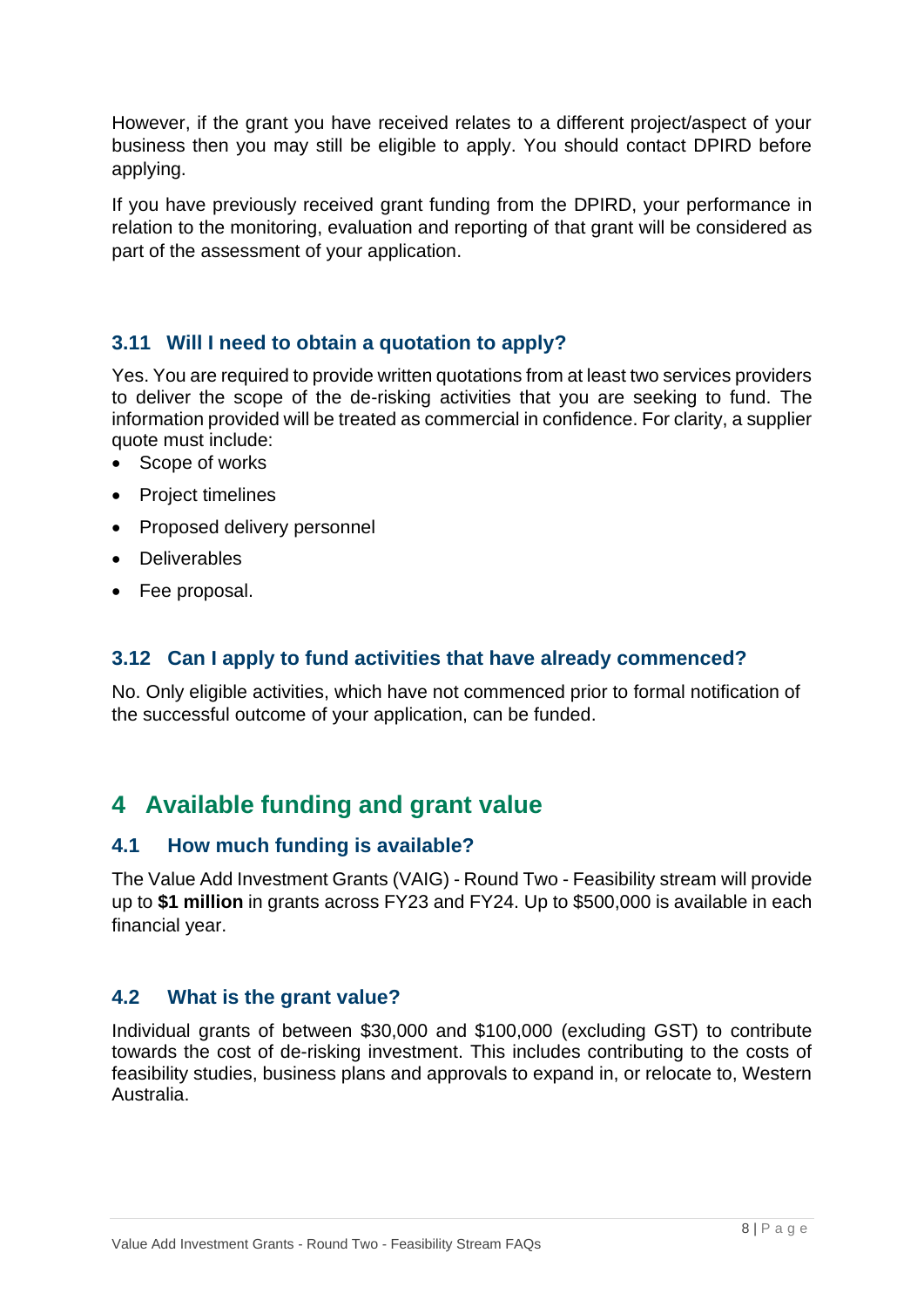#### **4.3 How much do I need to contribute?**

The State will contribute up to a maximum of 50% of the project's budget. Every dollar of grant funding must be matched with at least one dollar, in cash, by the applicant.

#### **4.4 My project value does not meet the minimum grant and cocontribution amounts.**

This round is targeted at projects that build resilience into WA's supply chain and supporting the diversification and transformation of the WA food and beverage industry at a competitive scale.

The minimum grant amounts have been set to encourage larger-scale projects, enabled by co-investment between the Government and the private sector. We are looking to support projects that will have a material impact on our economic recovery and job creation.

Projects that do not meet the minimum thresholds will not be considered for funding.

#### **4.5 Are grant payments subject to GST?**

Funding provided to recipients under the Grant is regarded as payment for a supply. GST-registered grant recipients will therefore be liable for the GST component of the grant.

The grant awarded will be increased by the amount of GST payable. Recipients must provide a tax invoice for the GST inclusive value of the grant.

Applicants are encouraged to seek tax advice on the potential implications of obtaining funding for their business.

## <span id="page-8-0"></span>**5 Submitting an application**

#### **5.1 How do I apply?**

All applications must be submitted online using the **SmartyGrants** application form, please see [www.agric.wa.gov.au/VAIG-feasibility](http://www.agric.wa.gov.au/VAIG-feasibility) for more details.

#### **5.2 How will I know if my application has been received?**

Once you have submitted your application, you will receive an acknowledgement email from [noreply@smartygrants.com.au.](mailto:noreply@smartygrants.com.au) All notifications regarding your application's status will be sent from the above address, please add it to your address book or Safe Senders List to ensure receipt.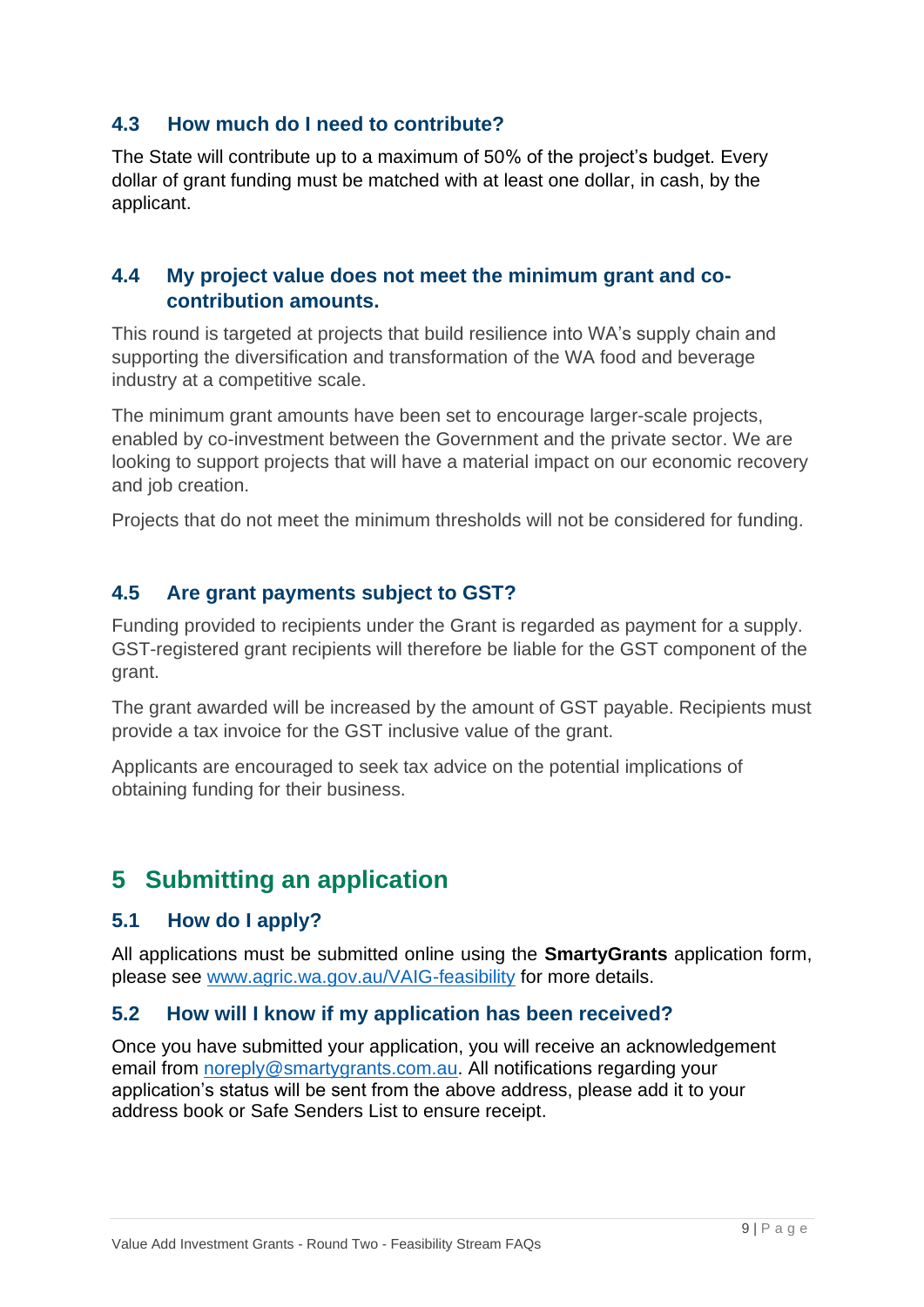If you do not receive an acknowledgement email, please email aftprograms@dpird.wa.gov.au.

#### **5.3 Can I update / revise my application after it has been submitted?**

Yes but only prior to the closing date for applications. If you wish to revise your application, please email aftprograms@dpird.wa.gov.au and provide your application number to have it re-opened.

#### **5.4 Can I apply under more than one funding stream?**

Yes but applicants will only be eligible to receive ONE grant.

Please note that the funding streams target support at different stages in the investment lifecycle. Therefore, the same project will not be eligible for both streams.

#### **5.5 I am having difficulties with the SmartyGrants application form – who can I contact?**

For technical issues or queries with the Smarty Grants application form, please contact aftprogram[s@dpird.wa.gov.au](mailto:Chia.DeCosta@dpird.wa.gov.au) or telephone +61 (0)8 9368 3853

## <span id="page-9-0"></span>**6 Assessment process**

#### **6.1 What are the assessment criteria?**

All applicants must demonstrate through the provision of suitable evidence that they meet the eligibility criteria.

Applications, assessed as eligible by the Panel, will undergo a merit-based assessment against the five categories of assessment criteria outlined in the Guidelines. Each category is weighted as follows:

- 1. ESG Impact 10%
- 2. Strategic Business Case 25%
- 3. Direct Economic Benefit 20%
- 4. Project Feasibility 30%
- 5. Viability of Applicant 15%

These criteria are described in the **Guidelines to Applicants** document.

Other factors will be taken into consideration during the assessment process at the discretion of the panel including but not limited to: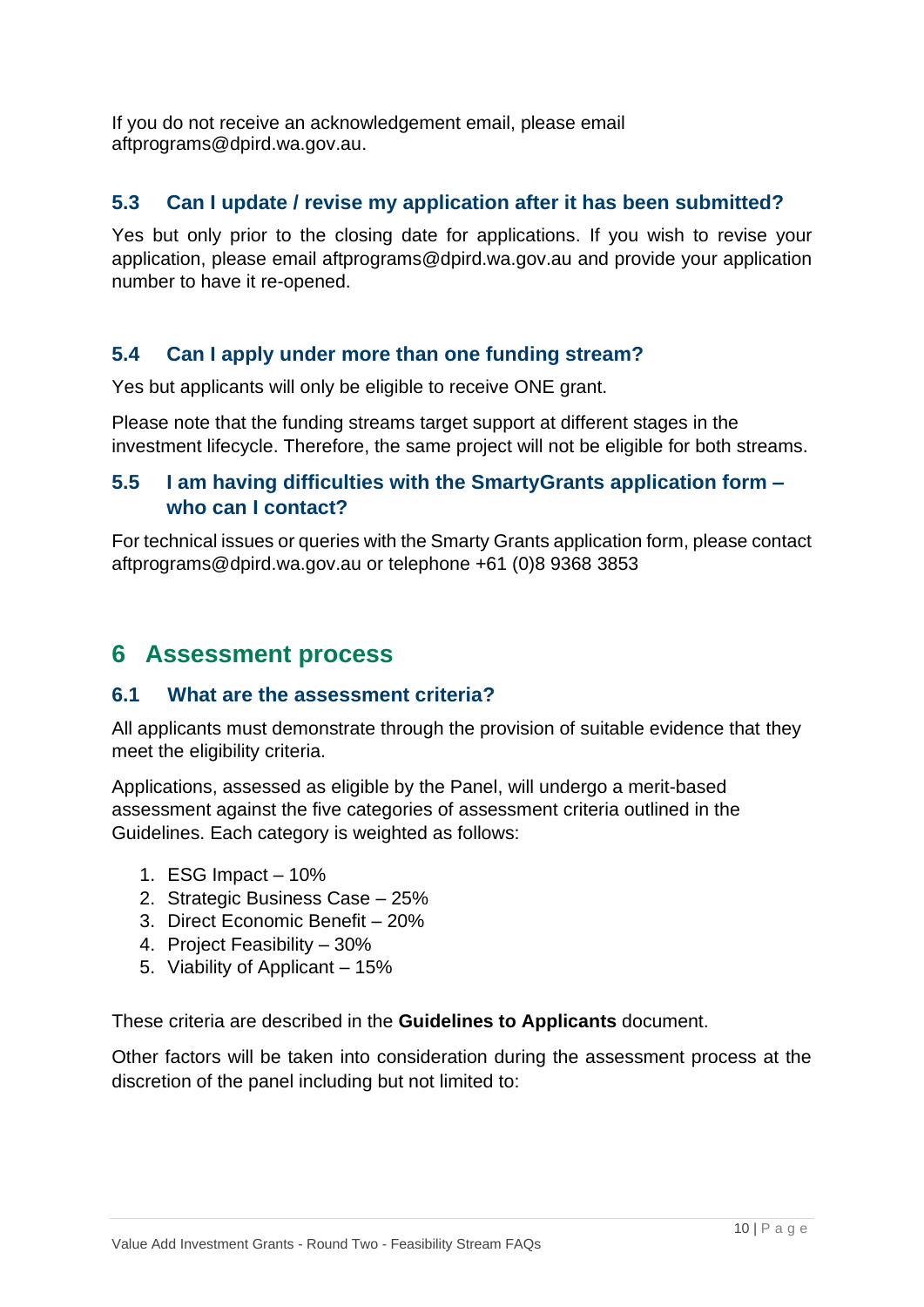- i. Whether the applicant has received other grant funding sourced/approved for this proposal, including but not limited, to previous rounds of the Value Add Agribusiness Investment Attraction Fund, Asian Market Export Grants, Export Competitiveness Grants provided by DPIRD or by other State and/or Federal institutions.
- ii. The percentage of the nominated cash co-contribution from the applicant. Higher levels of cash co-contribution will be viewed more favourably.
- iii. If applicant is a previous recipient of grant funding from the Department of Primary Industries and Regional Development, the relevant monitoring, evaluation and reporting performance of the applicant.
- iv. The business and applicant(s) are considered in good standing with applicable regulatory, compliance, and taxation authorities.

The assessment criteria are set out in detail in section 3 of the Guidelines which can be found at [www.agric.wa.gov.au/VAIG-feasibility](https://www.agric.wa.gov.au/VAIG-feasibility)

#### **6.2 How will applications be assessed?**

The assessment process aims to identify eligible applicants to whom funding could be awarded with applications that will be assessed by an independent Assessment Panel with support from the program team.

The assessment will be undertaken in the following manner:

- Applications will be assessed against the eligibility criteria to determine if they are eligible for consideration and, if not, they will not be included in the assessment process;
- Eligible applications will be assessed against the assessment criteria by an independent assessment panel;
- A comparative assessment of grants will occur;
- Recommended applications will undergo a financial viability and risk assessment. Further information may be requested from applicants to support this assessment. DPIRD will also consult with Regional Development Commission colleagues and other government departments.
- An Assessment Report will be developed from the assessment process and recommended applications presented to the Minister for Regional Development; Agriculture and Food for final decision-making.

#### **6.3 Who will assess the applications?**

An Assessment Panel will be established comprising suitably experienced and qualified people independent of DPIRD. Information about the assessment team will not be disclosed.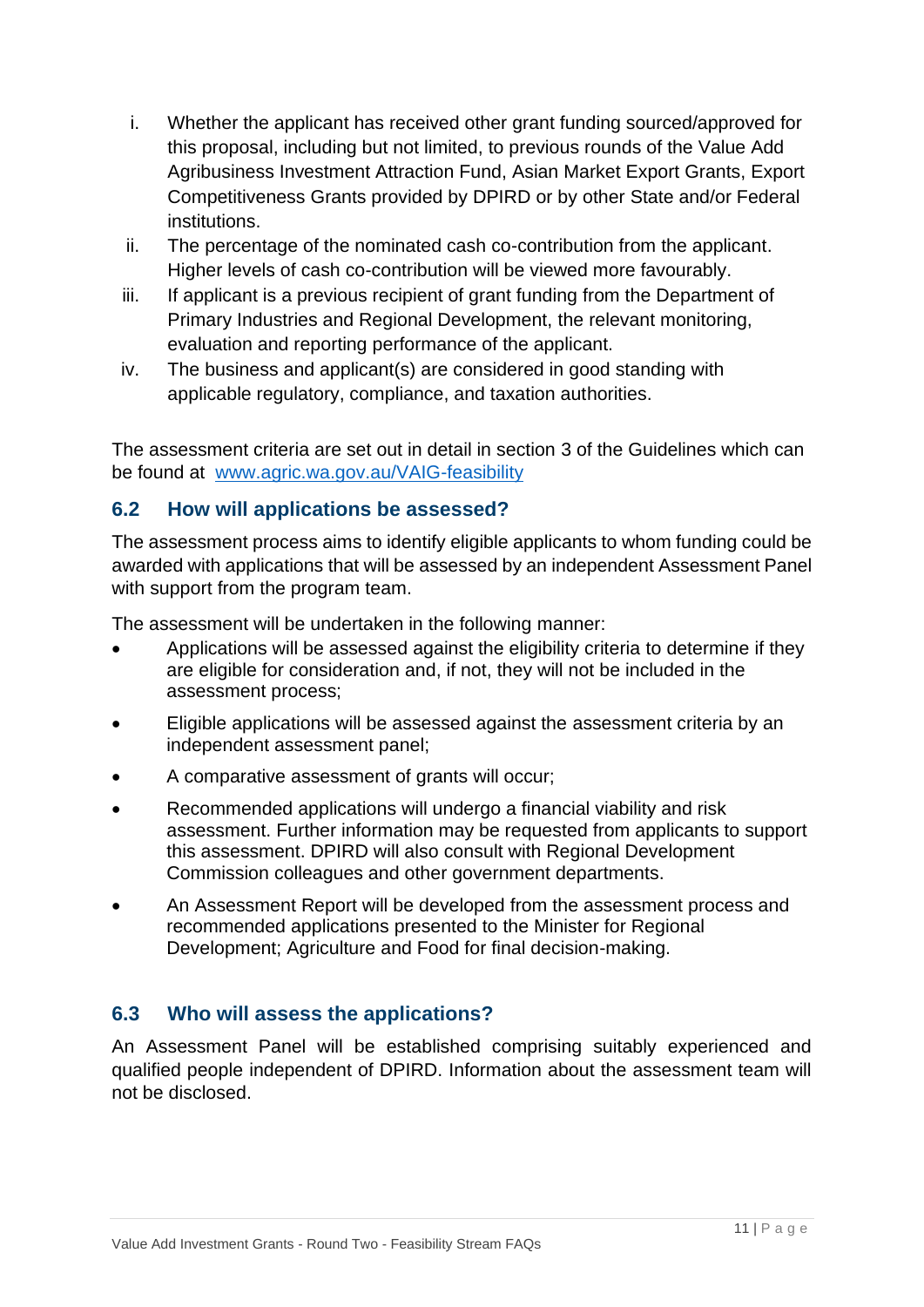An assessment tool that sets out the eligibility and assessment criteria published for the grants scheme will be developed to guide assessments by the Panel.

#### **6.4 When will I be notified of the outcome?**

Notification of successful and unsuccessful applications will take place in line with the estimated timeframes set out in Section 1 of this document.

Successful applicants will be informed by a formal letter from the Department (via email). Subsequently, your project will be included in a public media release and an announcement on the Program website.

Unsuccessful applicants will be informed in the following manner:

- Initial formal email including an offer of feedback and contact details of person to provide feedback; and
- An announcement about successful applications on the program website.

#### **6.5 What information about my project will be made public?**

The following information regarding your project will be made public:

- Business name / Trading Name
- Short project description to be agreed with you prior to publication
- Grant value awarded

The level of investment and number of jobs created by individual businesses will not be published. The total value for these metrics will be published at a whole-of-round level to protect individual businesses' confidentiality.

#### **6.6 Will all eligible applicants be successful?**

No. All applications will be assessed by the panel individually on their merit against the criteria described in the Guidelines.

#### **6.7 What happens if my application is not eligible or I miss out?**

If your application for funding is unsuccessful, you can request verbal feedback by emailing your request to aftprograms@dpird.wa.gov.au.

## <span id="page-11-0"></span>**7 Contracting for successful applicants**

#### **7.1 I have been notified that I am successful, what happens next?**

All successful applicants will be invited to a briefing session. This will cover the following topics: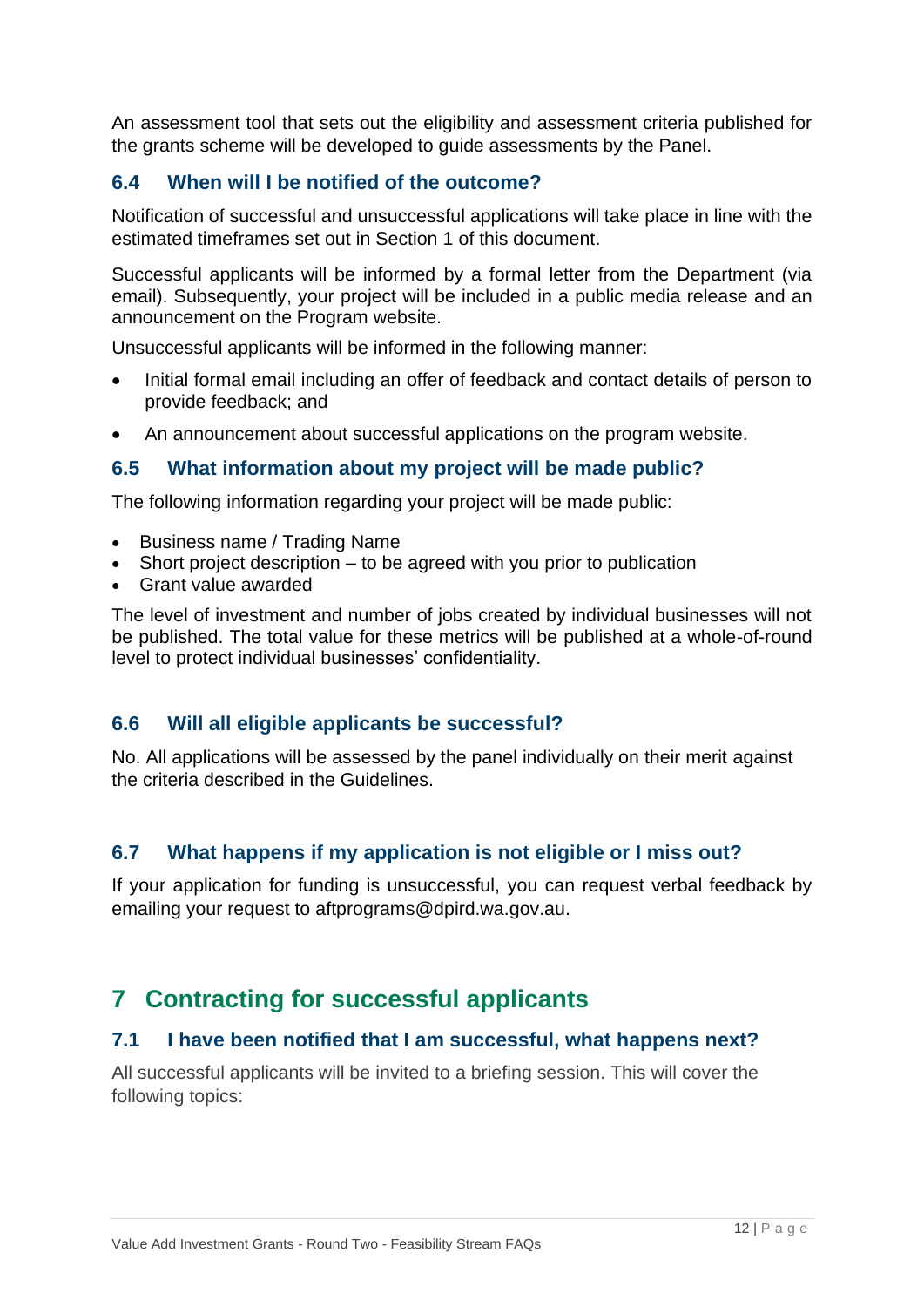- Joint media opportunities and recipients' obligations in relation public commentary on grant-funded projects.
- Contracting and agreement negotiation process
- Grant management process and key contacts.

Individual meetings will be arranged to discuss funding agreements.

#### **7.2 When will grant funds be made available?**

Grant payments are made in instalments and in arrears, subject to the recipients meeting a set of agreed milestones and outputs.

In practice, this means that recipients will need sufficient cashflow to fund project costs, upfront, until they have evidenced the completion of an agreed milestone or output needed to receive an instalment.

#### **7.3 What is the funding agreement that I will need to sign?**

Successful applicants will be required to enter into a Financial Assistance Agreement (FAA) with the State Government. The FAA clarifies the rights and obligations of both parties and forms a legally binding contract. The FAA has two parts:

- **Operative clauses** that set out the rights and obligations of both parties; and
- **Schedules** that describe the project, its timeframes, reporting requirements and the criteria to be met to unlock progress payments.

#### **7.4 Is the funding agreement negotiable?**

Yes, but only certain parts. The Financial Assistance Agreement is a standard agreement used across all DPIRD's grant programs and all their constituent projects. The goal is to provide greater clarity, consistency and to better mitigate the State's risk through a standard set of terms.

The operative clauses are intended to be consistent across all agreements. The terms can only be varied via request, supported by a strong justification, to the State Solicitor's Officer. This is a lengthy and cumbersome process that can take several weeks to resolve. For expediency, our preference is to leave these clauses unchanged.

The schedules, however, can be negotiated and are designed to be customisable to meet the individual circumstances of each project.